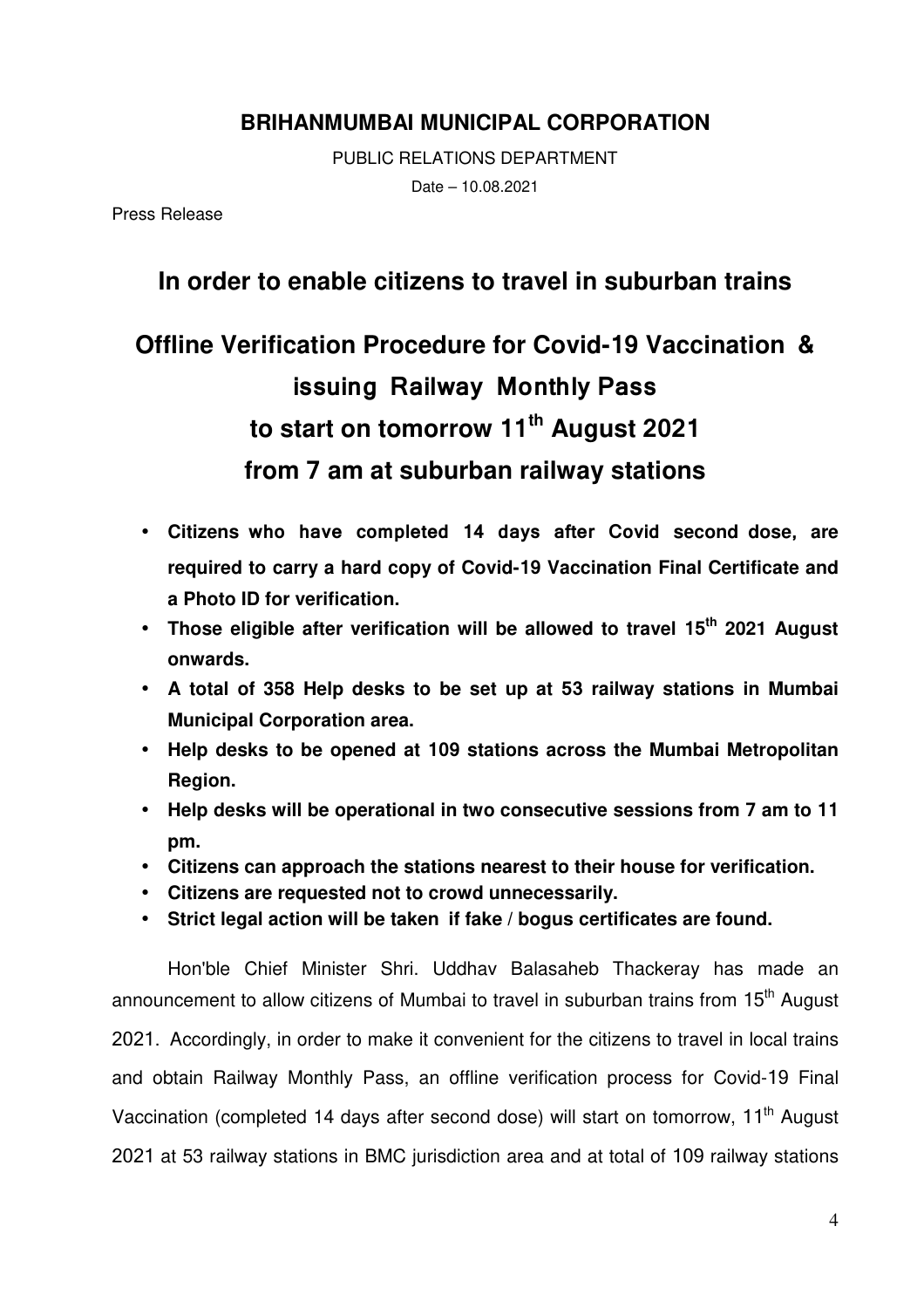in Mumbai Metropolitan Region. It will be functional in two consecutive sessions from 7 am to 11 pm, said Brihanmumbai Municipal Commissioner Shri. Iqbal Singh Chahal.

 While giving detailed information in this regard, Shri. Chahal said there was a constant demand that those who have been administered with both doses of the COVID-19 vaccine should be allowed to travel in Mumbai's Suburban Railways. Taking cognizance of this, Hon'ble Chief Minister Shri. Uddhav Balasaheb Thackeray has announced a positive decision. The Chief Minister has announced that the eligible citizens who have completed Covid Vaccination (including a period of 14 days after second dose) will be able to travel by local train from  $15<sup>th</sup>$  August 2021. This will be facilitated both online and offline. The process of creating an app and starting the online process may take a little more time. Hence, the offline process will start tomorrow, 11<sup>th</sup> August 2021, so that there is no inconvenience to Mumbaikars, said Shri. Chahal.

 This offline process of issuing monthly season pass will continue on all seven days of the week till further orders and therefore citizens need not rush to the railway stations, he added. Shri. Chahal has given the following detailed information regarding the procedure.

1. Offline verification process will be started at 53 suburban railway stations in BMC jurisdiction area. These includes stations on the Central, Western and Harbour Line too.

2. This offline verification facility will be available at 109 local railway stations in the entire Mumbai Metropolitan Region (MMR Region) including surrounding cities to Mumbai Metropolis.

3. Citizens who have completed 14 days after receiving the second dose of the Covid-19 vaccine can go to the nearest railway station with a hard copy of the Final Vaccination Certificate (second dose) along with proof of photo identity. Citizens should note that if they do not have both or even one of these documents, they will be denied entry by the railway administration at the railway station.

4. On approaching the ticket window at the railway station, citizens can find the help desks set up by the Brihanmumbai Municipal Corporation (or the concerned Municipal Corporation / Municipal Council / Local Self Government). These help desks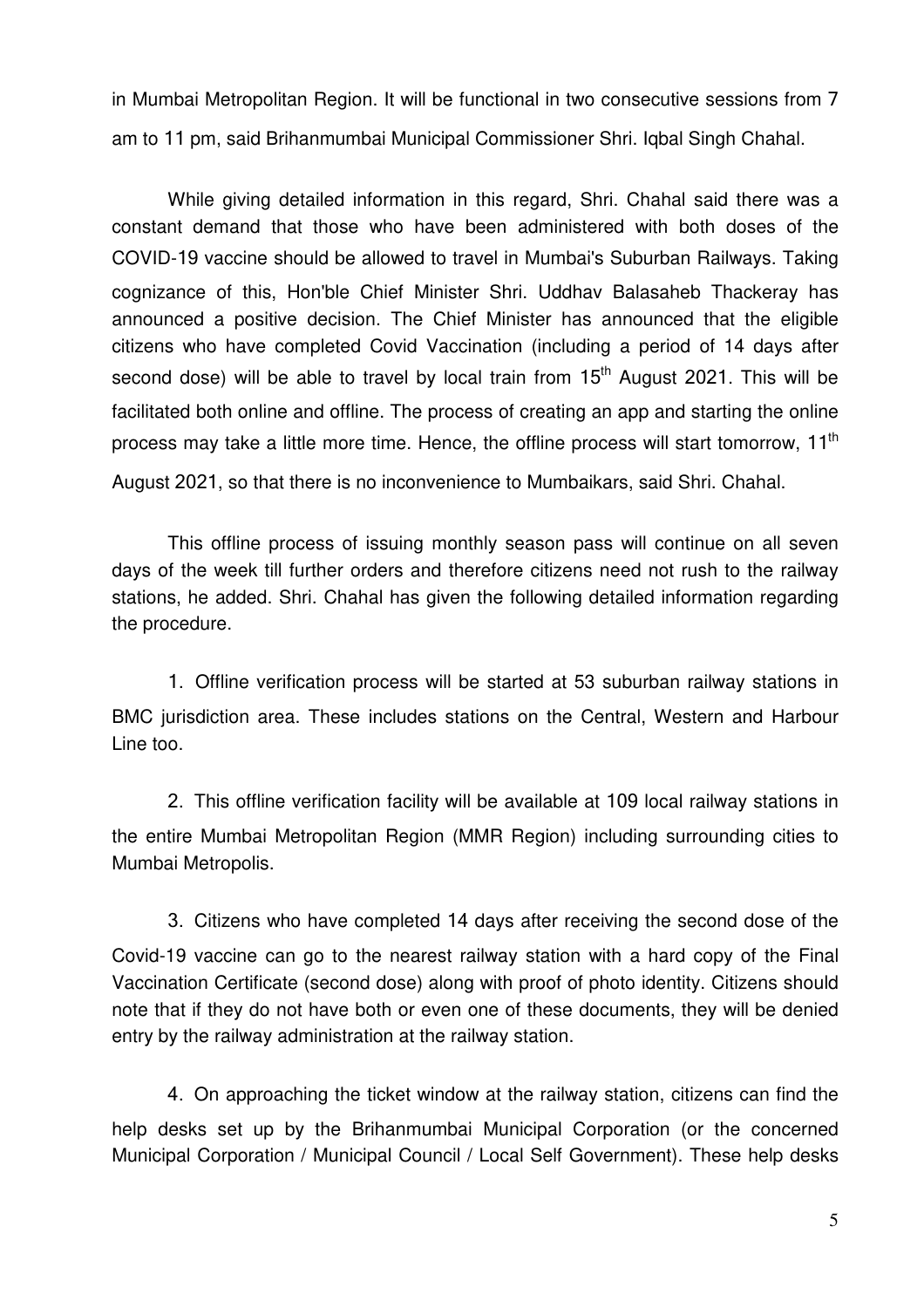will be functional in two consecutive sessions, that is from 7 am to 3 pm and from 3 pm to 11 pm.

5. The BMC (or concerned Local Self Government) staff at the help desk will check the validity of the Final Vaccination Certificate (Second Dose) of the concerned citizen on the Cowin app. They will also check the photo ID proof. Once the verification is completed and both the documents are found to be valid, the certificate and the identification proof will be stamped in the prescribed format.

6. The stamped Covid Certificate shall be presented at the ticket window at the railway station. Railway Monthly Pass will be issued by Railway, accordingly on its basis. However, this pass-based travel facility will be valid from 15<sup>th</sup> August 2021 only and not before that.

7. Citizens who have not been administered even a single dose or have been administered only one dose of the covid-19 vaccine, will not be allowed to travel on suburban trains at present.

8. Considering the population of Mumbai Metropolis and Mumbai Region, the number of ticket windows at suburban railway stations will be the same as the number of help desks. Also, verification facility will be available for 16 hours i.e. from 7 am to 11 pm. Therefore, eligible citizens must go to their nearest railway station. However, a humble appeal is being made to the citizens to not crowd unnecessarily.

9. Strict police action under the Epidemic Control Act / Disaster Management Act/ Indian Penal Code, will be taken if a citizen tries to produce fake/ bogus Covid Vaccination Certificate.

10. Government / Semi-Government and other Employees in Essential Services will be allowed to travel by local trains as per the prevailing practice, irrespective of Covid Vaccination. Therefore, they are permitted to travel on suburban trains on a regular basis.

11. All Municipal Corporations / Municipal Councils / Local Self Government Institutions in Mumbai Metropolitan Region have been directed to make similar arrangements from tomorrow. Therefore, the residents of the respective areas must go to the nearest railway station and complete the procedure duly.